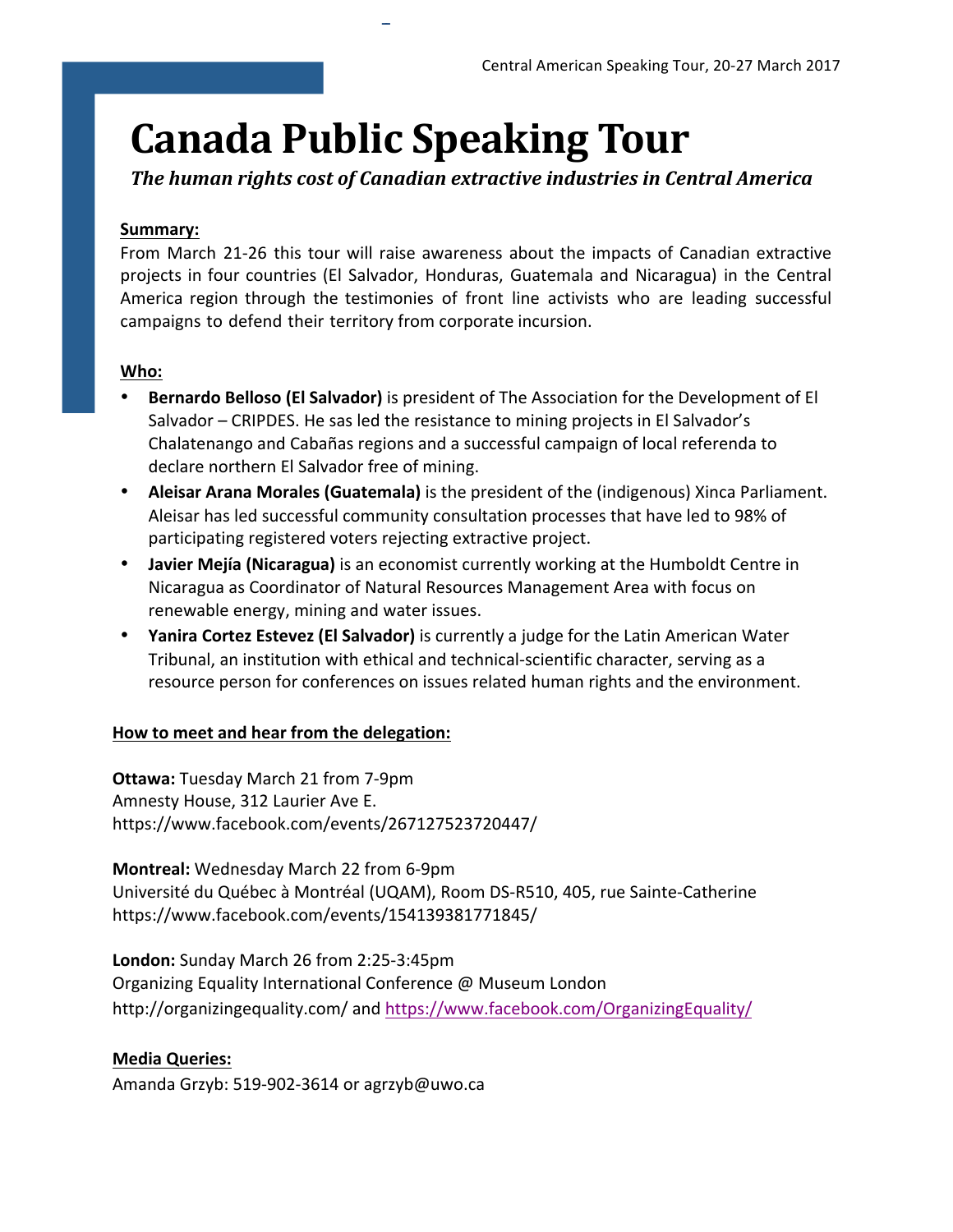# **Speaker Bios**

**Bernardo Belloso (El Salvador)** is president of the Association for Development of El Salvador – CRIPDES. He has been a rural youth activist since 1995 involved with many community organizing processes, including the struggle against sugar cane plantations in the Lower Lempa delta. As president of CRIPDES, he has led the resistance against mining projects in the region of Chalatenango, El Salvador and has travelled throughout North America, South America and Europe building support for communities affected by mining. Mr. Belloso has also led a successful campaign of local referenda to declare municipalities in northern El Salvador as territories free of mining. CRIPDES is a member of the National Roundtable Against Mining in El Salvador, The October 12 Popular Resistance Movement, and the Central American Democratic Coalition. 

2

**Aleisar Arana Morales** is president of the Xinca Indigenous Parliament, composed of 13 organizations and 20 communities in southern Guatemala, representing a population of more than  $\frac{1}{2}$  million people. He is a farmer and member of the Xinka Indigenous community of Quezada in Jutiapa, Guatemala. As president of the Xinca Parliament, Aleisar has led successful community consultation processes that have resulted in 98% of the participating registered voters rejecting extractive projects. He has also led a permanent mobilization campaigns to defend their territory from the encroachment of multinational companies.

**Javier Mejía (Nicaragua)** is an economist working as Coordinator of Natural Resources Management Area for the Humboldt Centre, a Nicaraguan environmental NGO. With a focus on renewable energy, mining and water issues, he facilitates legal and technical processes to support communities affected by extractive industries in Nicaragua that strengthen the leadership of social movements and promote spaces for dialogue and advocacy with government institutions. He has supported consultation processes and law reforms to defend and protect the autonomy of indigenous territories and their population. As part of the Humboldt Centre, Mr. Mejia has led research into the social and environmental impacts of mining activities in his country.

**Yanira Cortez Estevez (El Salvador)** is a Salvadoran lawyer who graduated from the Central American University "José Simeón Cañas" (UCA) in 1990. From October 2004 to September 2016, she was Deputy Attorney for Defense of the Environment for the Salvadoran Human Rights Ombudsman's Office (PDDH). During that time, she worked closely with environmental movements on issues related to water, extractive industries, agro toxics, and environmental conflicts. She is currently a judge for the Latin American Water Tribunal, an institution with ethical and technical-scientific character, serving as a resource person for conferences on issues related human rights and the environment. She holds a Masters degree in Human Rights and Education for Peace from the University of El Salvador (UES). She also completed postgraduate studies in Law, Politics and Criminology, with a specialization in Criminal Law from the University of Salamanca, Spain (1998), a Master's degree in International Protection in Human Rights from the University of Alcalá de Henares, Spain (2014), and courses in Human Rights and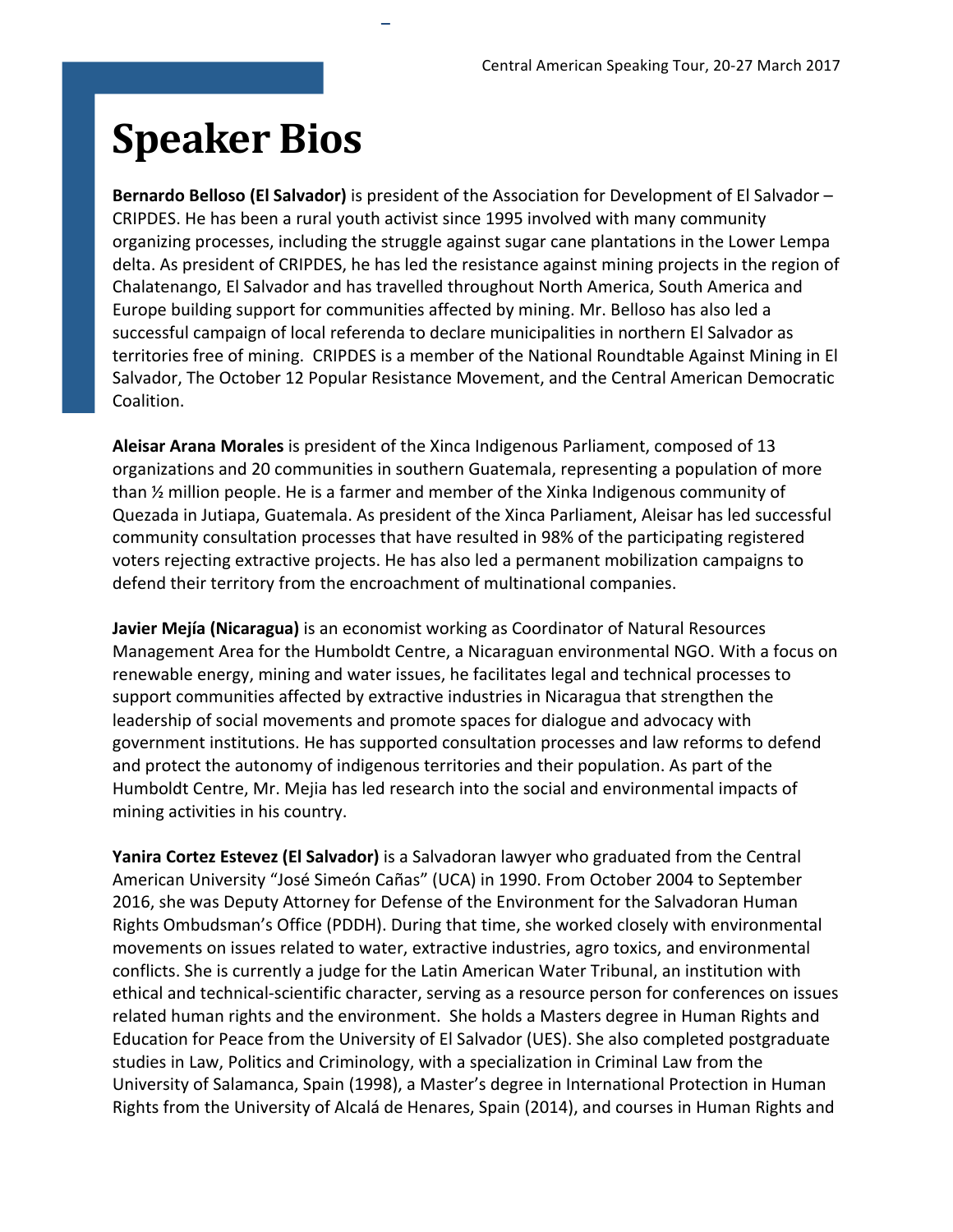Natural Resource Rights. She has prepared reports about environmental issues in El Salvador that have been presented to Salvadorian authorities, as well as international bodies and institutions, and numerous conferences on human rights and the environment.

 $\overline{a}$ 

# **Sponsoring Organizations**

Association for the Development of El Salvador - CRIPDES, University of Western Ontario -Organizing Equality international conference, Breaking The Silence, Common Frontiers, the Canadian Union of Public Employees, The United Church of Canada, Comité pour les droits humains en Amérique latine (CDHAL), the Public Service Alliance of Canada, Unifor- Social justice fund, United for Mining Justice, Amnesty International Canada, Canadian Network for Corporate Accountability (CNCA), Americas Policy Group working group of the CCIC and Mining Watch Canada.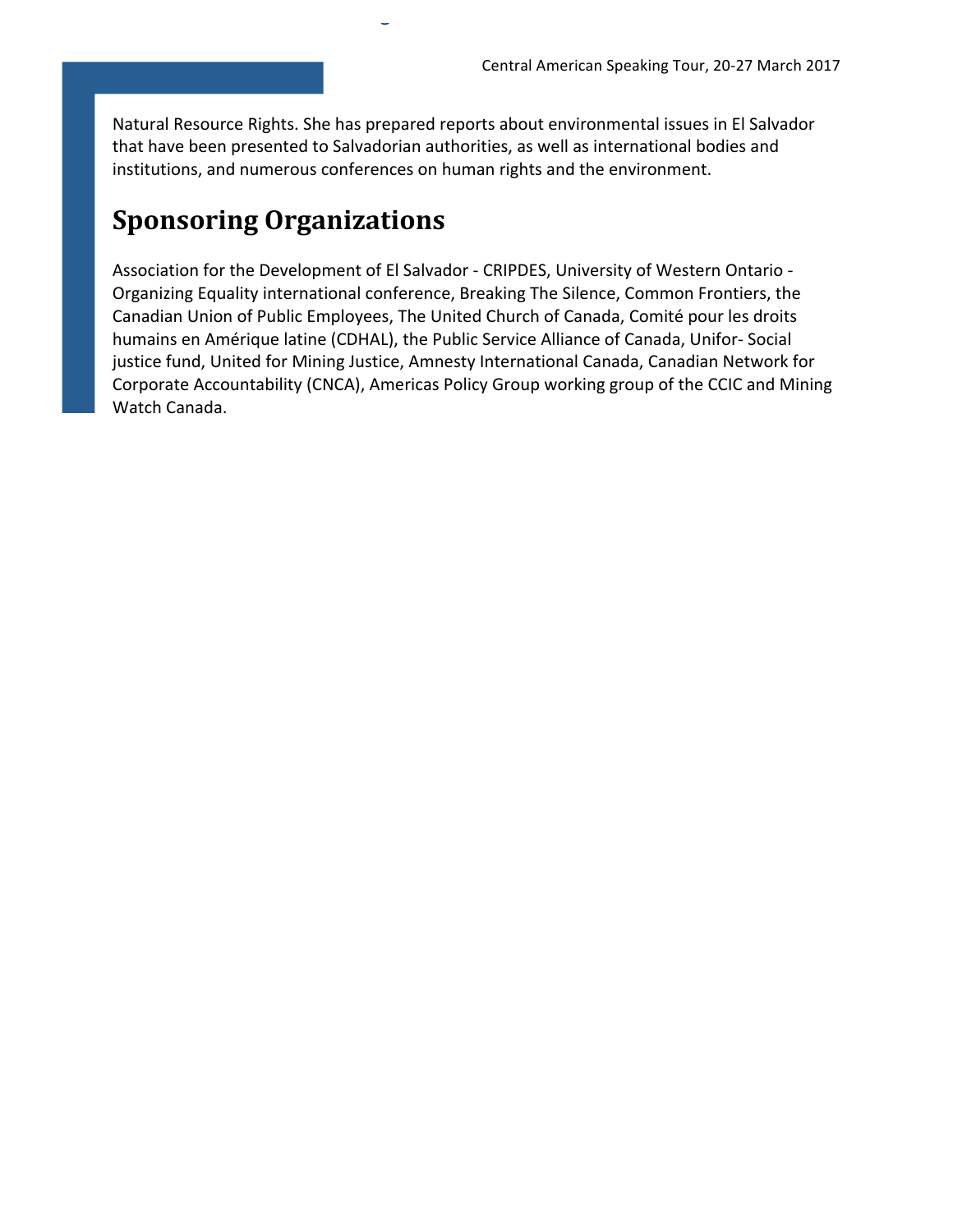# **Briefing Paper: The Impact of Canadian Mining in Central America**

By The Association for the Development of El Salvador - CRIPDES

4

# **The Growth of Mining in Central America**

Since the 1990s Central American governments have encouraged direct foreign investment as part of their strategy for economic growth based on the extraction of natural resources. As of the 2000s mining activity grew rapidly, due to the increase in the international price of gold and other metals such as silver, zinc, lead, copper, and nickel. In 2011, gold prices hit record highs of over  $$1,900$ /oz. $^{1}$ 

The implementation of trade agreements, such as the free trade agreement such as Dominican Republic – Central America Free Trade Agreement - CAFTA-DR, the Association Agreement between Europe and Central America, UECA and bilateral trade agreements such as the Canada-Honduras free trade agreement have facilitated the promotion of a voracious extractives model. These treaties have also constructed a legal framework that strengthens the protection for foreign investment, weakens local regulatory mechanisms, and guarantees lowcost extraction of wealth in the form raw materials, like gold, for foreign markets.

# **Minimal Contribution to National Economies and Regional Development**

A 2008 Oxfam America report points out that the volatility of metal prices means that mining rarely contributes to sustainable growth and development. For example, gold has gone through several boom and bust cycles since the 1970s.<sup>2</sup> The report also found that although mines can potentially create high net earnings, the vast majority of that wealth flows out of the country to the transnational company owners. $3$ 

Overall, mining industry contributions to the Gross Domestic Product (GDP) of Central American nations are minimal. They range from 0.71% of GDP in Honduras (2009-2011) to 1.85% in Guatemala (2013) to 2.71% in Nicaragua (up to 2014). The actual percentages for metal mining are lower because the Central Banks of each country record the economic activity as "Mining and Quarrying Operations" which includes non-metal mining.<sup>4</sup>

<sup>&</sup>lt;sup>1</sup> Yousuf, H. (2011, August 23). Gold tops \$1,900, looking 'a bit bubbly' *CNNMoney*. Retrieved March 3, 2017, from http://money.cnn.com/2011/08/22/markets/gold\_prices/ 

<sup>&</sup>lt;sup>2</sup> Power, T. M. (2008). *Metals mining and sustainable development in Central America: An assessment of benefits* and costs (Rep.), p. 9. Retrieved March 3, 2017, from Oxfam America website:

https://www.oxfamamerica.org/static/oa3/files/metals-mining-and-sustainable-development-in-centralamerica.pdf 

 $3$  Ibid, p. 20

<sup>&</sup>lt;sup>4</sup> Alfaro, A., Sosa, T., & Cabezas, P. (January, 2016). Iniciativa Cristiana Romero. *Resumen Ejectutivo: Estudio de*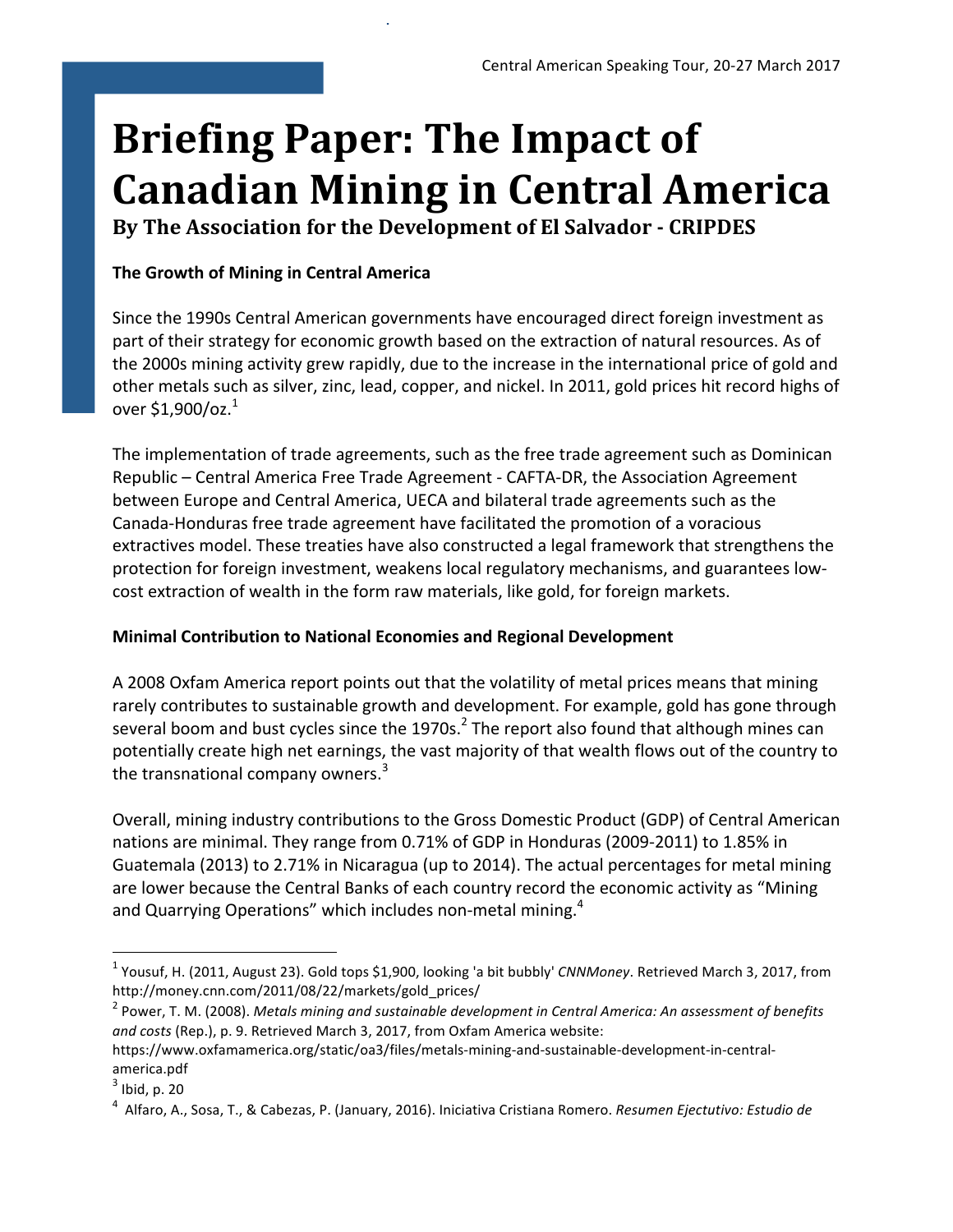A report by the Central American University (UCA) found that the employment generated by "Mining and Quarrying Operations" in El Salvador, Guatemala, Honduras, Nicaragua, in contrast with the total Economically Active Population, is extremely limited. The figures range from 0.06% in Guatemala to 0.10% in Honduras and Nicaragua. $5$ 

5

#### **Concessions and National Territory**

Guatemala, Nicaragua, and Honduras are counted among the countries with the most concessions authorized to transnational companies. In the three countries mentioned above plus El Salvador there are 1,118 licenses. The concessions in each country, in relation to national territory, cover 70% of Honduras, 10.05% of Nicaragua, 30% of Guatemala, and 5.20% of El Salvador.<sup>6</sup>

### **Countries Involved in Mining in Central America**

The most investment in the Central American mining sector comes from companies based in the U.S., Canada, Colombia, and China. To a lesser degree, but still visible, are investments coming from EU companies, particularly the United Kingdom, Spain, Russia, Belgium, and Italy.<sup>7</sup>

The primary destination for Central American gold and silver are the U.S. and Canada. Most other metals are primarily shipped to the EU.

Apart from the economic costs and impacts, mining projects are frequently connected to human rights abuses, indigenous land rights violations, and environmental degradation. Below is an overview of the role Canadian companies play in the region and their connection to human rights violations.

### **Canadian Mining in Central America**

The Prospectors and Developers Association of Canada (PDAC) identifies mining as "a strategic industry for Canada" and as "a powerhouse for Canadian economy."<sup>8</sup> It is estimated that 59% of the world's publicly traded mining companies are listed on the Toronto Stock Exchange.

In Central America only, Canadian mining assets were estimated at 8,102 mil Canadian dollars with 18 mining companies involved $^9$  in 1915. These operations have had widespread political,

<u> 1989 - Andrea Santa Andrea Andrea Andrea Andrea Andrea Andrea Andrea Andrea Andrea Andrea Andrea Andrea Andr</u>

*Factibilidad -Programa en Defensa de los Derechos Humanos y del Medioambiente en el Contexto de la Extracción de Materias Primas en Centroamérica.* (Rep.), p. 6.

 $^5$  Ibid, p. 6.

 $6$  Ibid, p. 6-7.

 $^7$  Ibid, p. 6.

 $8$  See PDAC. (2012). The Mineral Exploration Tax Credit and the Future of the Mining Industry in Canada, 1. Retrieved from http://www.pdac.ca/docs/default-source/public-affairs/finance-taxation---pdac-researchpaper.pdf?sfvrsn=6. Visited March 2, 2017.

<sup>9</sup> See Natural Resources Canada. (2013). *Canadian Mining Assets (CMA) by Country and Region, 2014 and 2015.*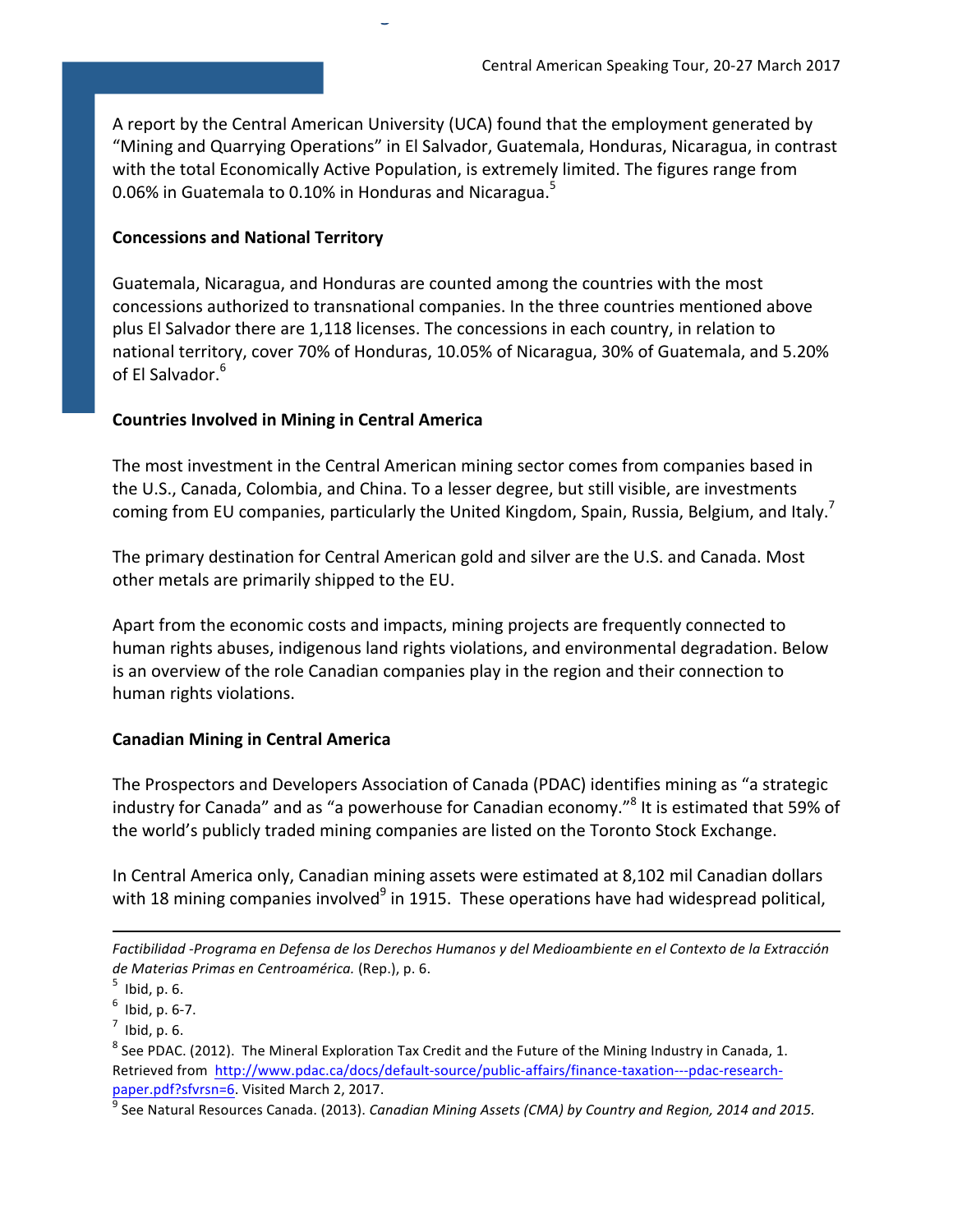social and environmental impacts in the region. The potential local economic benefits, however, have been far overshadowed the destructive social and environmental record.

6

In 2010, a leaked PDAC-sponsored report showed that out of 171 mining companies involved in conflict, 58 were Canadian. Out of those 58, the highest number were found in Central and South America.<sup>10</sup> According to the same report, the Corporate Social Responsibility (CSR) policies developed by some companies in response to continuous human rights and environmental violations have continued to be "a nebulous idea in search of a definition."<sup>11</sup> With little to no governmental oversight of CSR practices, Canadian companies have committed systemic environmental, social, and economic abuses, paired with violations of the right to life, humane treatment, health, and property rights. $^{12}$ 

Destructive environmental effects of large-scale mining are known to Canadian companies, including pollution of air, ground, and water, thanks to testimonies by the Office of the Prosecutor for the Defense of Human Rights of El Salvador at the Inter-American Commission for Human Rights. Their report demonstrates, water is under a particular threat from mining operations in Central America.<sup>13</sup> For example, if mining operations had been allowed to proceed in its El Dorado project, Canada based Pacific Rim Mining, now OceanaGold, would have used an estimated 900,000 liters of water per day. That amount would be sufficient for an average family of 4 for 20 years. In a region where less than 60% of rural population has access to drinking water and basic sanitation, this is an unthinkable waste. $^{14}$ 

Lack of clean water directly links to poor health and increased illnesses. Those affected include not only mine workers, but communities in area of impact. For example, communities around Canadian Goldcorp Inc.-operated San Martin mine in Honduras have reported high prevalence of skin disease, gastrointestinal problems, miscarriages, and birth defects.<sup>15</sup> In Guatemala communities living down the river from Goldcorp's Marlin mine have seen higher levels of arsenic, zinc, mercury, and copper, which are detrimental to human health.<sup>16</sup> These are just a

Retrieved from http://www.nrcan.gc.ca/mining-materials/publications/15406. Visited March 2, 2017

 $10$  See Canadian Centre for the Study of Resource Conflict. (Oct 2009). Corporate Social Responsibility: Movements and footprints of Canadian mining and exploration firms in the developing world. Retrieved from http://miningwatch.ca/sites/default/files/CSR\_Movements\_and\_Footprints.pdf. Visited March 2, 2017  $11$  Ibid, 12

<u> 1989 - Andrea Santa Andrea Andrea Andrea Andrea Andrea Andrea Andrea Andrea Andrea Andrea Andrea Andrea Andr</u>

http://www.dplf.org/sites/default/files/report\_canadian\_mining\_executive\_summary.pdf. Visited March 2, 2017 <sup>13</sup> Procuraduría para la Defensa de los Derechos Humanos de El Salvador. (Oct 2012). Informe sobre la minería *metálica* y los derechos humanos en la República de El Salvador, presented at the general hearing held during the  $146<sup>th</sup>$  session of the Inter-American Commission on Human Rights. Retrieved from

http://asprode.org/docs/mineria.pdf . Visited March 2, 2017

 $12$  Working Group on Mining and Human Rights in Latin America. (2013). The Impact of Canadian Mining in Latin America and Canada's Responsibility: Executive Summary of the Report Submitted to the Inter-American Commission on Human Rights, 10. Retrieved from

<sup>&</sup>lt;sup>14</sup> Global Water Partnership. (2012). Central America. Retrieved from http://www.gwp.org/en/gwp-inaction/Central-America/. Visited March 2, 2017

 $\frac{15}{15}$  See Footnote 5, p.5

<sup>&</sup>lt;sup>16</sup> Physicians for Human Rights (2010). Toxic Metals and Indigenous Peoples Near the Marlin Mine in Western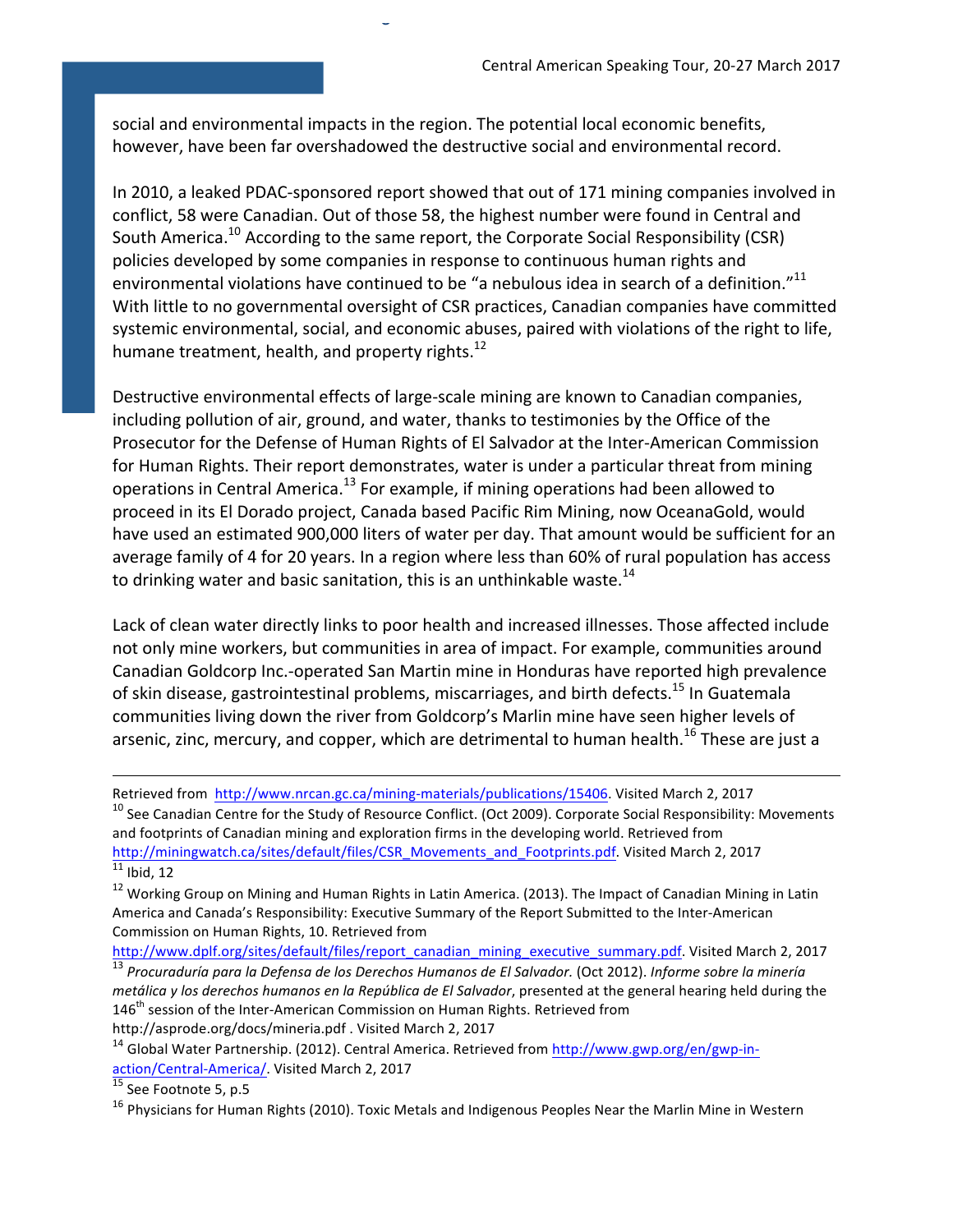few examples of communities living near large-scale mines experience similar effects throughout the region. $^{17}$ 

7

Other human rights abuses, including forced displacements, social conflict in relations of communities and families, death threats and harassment, intimidation, sexual violence, forced disappearances and violent suppression of anti-mining opposition caused directly or indirectly by the presence of Canadian companies have been well-documented in the region.<sup>18</sup> In the most extreme cases people have been killed, with little to no accountability from mining companies.<sup>19</sup>

The prevailing climate of impunity within which Canadian companies have been allowed to operate links directly to the complicity of local governments with mining companies and the Lack of political will on the part of the Canadian government to put in place effective mechanisms to regulate the behavior of Canadian companies abroad.<sup>20</sup> On the contrary, it has been demonstrated that Canadian government has "*de facto* converted its cooperation agencies [such as Canadian International Development Agency] into mining investment promotion bodies,"<sup>21</sup> which have included political and economic support for mining companies abroad. Two cases currently in court that were initiated by the people of Guatemala against Canadian companies Tahoe Resources and HudBay Minerals are notable exceptions for those seeking redress for the actions of Canadian mining companies in Central America, and globally. However, the general climate of impunity and absence of legal justice for the victims continues to be the rule.

Below, we provide an overview of four case studies of Canadian-operated mining companies in Central America.

# **CASE SUMMARY: Fenix Mine, Guatemala**

Name: Fenix mine

 

 $\sqrt[21]{21}$  See Footnote 4, p. 11

Guatemala: Potential Exposures ad Impacts on Health (Cambridge, MA: PHR), p.3.

 $17$  See Footnote 4, p.18

<sup>&</sup>lt;sup>18</sup> See Imai, S. (2016). The "Canada Brand": Violence and Canadian Mining Companies in Latin America. *Osgoode Hall Law School Research Paper Series, Vol. 13, Issue 4, 2017.* Also Moore, J. and al. (Aug 2015). In the National Interest? Criminalization of Land and Environmental Defenders in the Americas. *Mining Watch Canada and ICLMG.* Also Working Group on Mining and Human Rights in Latin America. (2013). The Impact of Canadian Mining in Latin America and Canada's Responsibility: Executive Summary of the Report Submitted to the Inter-American Commission on Human Rights.

 $19$  Amnesty International. (2016). 'We are defending the land with our blood': Defenders of the land, territory and environment in Honduras and Guatemala', p.53. Retrieved from <https://perma.cc/V7WK-HJRU>:. Visited March 2, 2017

 $^{20}$  Russell, G. (13 Nov 2016). Canadian Mining Harms around the World: Criminal and Civil Law Reform Needed Now. TeleSur. Retrieved from http://www.telesurtv.net/english/opinion/Canadian-Mining-in-the-World-Criminal-Civil-Law-Reform-Needed-20161113-0002.html. Visited March 2, 2017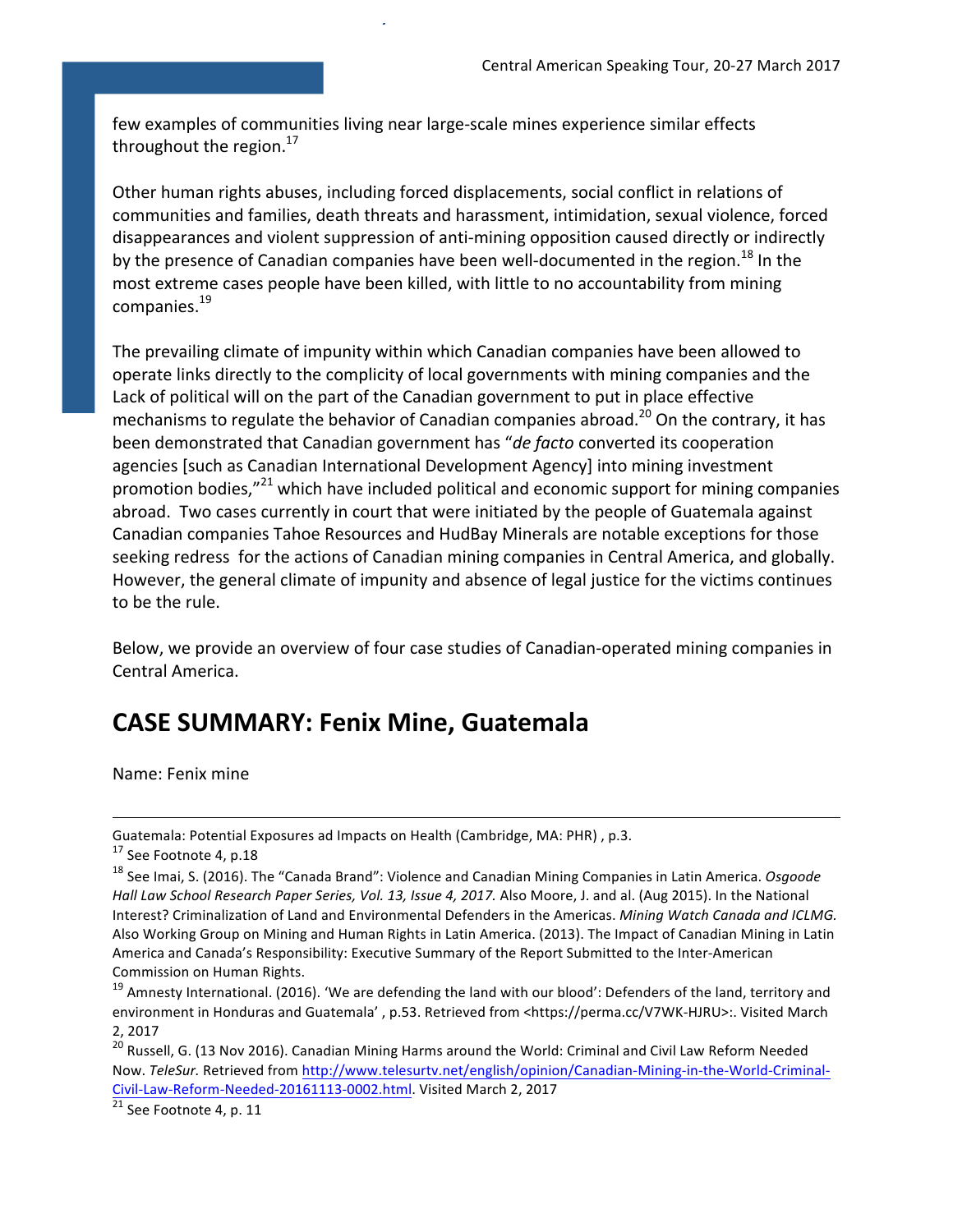Location: El Estor, Guatemala Current company: Solway Group (Cyprus) Metal extracted: Nickel Current Status: In operation

 

Canadian mining companies consecutively owned concessions to this mine for 46 years until 2011, when HudBay Minerals sold the concessions to the Cyprus-based Solway Group.<sup>22</sup> The disastrous legacy of this 46-year long history was made public in 2010-2011, when three members of the indigenous Mayan Q'eqchi' group filed three related lawsuits in Canadian courts against HudBay Minerals seeking justice for shootings, murder, and gang rape of 11 women.<sup>23</sup> The cases are still in Canadian court, awaiting the decision.

 $\ddot{\phantom{0}}$ 

However, the majority of human rights violations at the mine have occurred without repercussions, including decades-long violent evictions of indigenous peoples from their ancestral lands, murders, assaults, criminalization of peaceful protests and burning of homes, involvement in which have been categorically denied by the Canadian companies operating at the time.<sup>24</sup> HudBay alleges that CGN's (subsidiary of a Canadian company Skye Resources, and of HudBay since 2008) violent response to attempts by the community to repopulate the area in 2006-07, and then in 2009 were deemed "illegal occupation" and evictions "were carried out peacefully and without any injuries."<sup>25</sup> Canadian embassy's involvement was revealed at one point thanks to an Access to Information Request, where the Guatemalan Minister of Defense tells the Canadian ambassador that he had sent soldiers to the HudBay mine "in response to her request. $"^{26}$ 

The impunity and repression continues to this day, despite the fact that Constitutional Court of Guatemala recognized the collective right to land of the Q'eqchi' community.<sup>27</sup> When the operations restarted in 2014 amid violent clashes, Jennifer Moore of the MiningWatch described the state of affairs as the following: "Mining at this site is being carried out in the militarized context by an authoritative government that constantly criminalizes the community

<sup>&</sup>lt;sup>22</sup> Rights and Resources. ( 30 Dec 2015). Canadian Mining Companies Leave Behind Decades of Violence in Guatemala. Retrieved from http://rightsandresources.org/en/blog/canadian-mining-companies-leave-behinddecades-of-violence-in-guatemala/#sthash.9b4kWXQQ.dpbs. Visited on March 3, 2017

<sup>&</sup>lt;sup>23</sup> ChocVersusHudBay. (2017). The *About* Page. Retrieved from http://www.chocversushudbay.com/. Visited on March 3, 2017

<sup>&</sup>lt;sup>24</sup> See Crystal, V., Imai S., and B. Maheandiran. (2014). Access to Justice and Corporate Accountability: A Legal Case Study of Hudbay in Guatemala, Osgoode Legal Studies Research Paper Series, online: <https://perma.cc/YE32-9HSY>. Also Skye Resources. (2007). Land Occupations End at Fenix Project. Retrieved from http://www.schnoorversuscanada.ca/docs/skye-pr.pdf. Visited March 3, 2017

<sup>&</sup>lt;sup>25</sup> HudBay Minerals. (2017). The facts: Hudbay's former operations in Guatemala. Retrieved from http://www.hudbayminerals.com/English/Responsibility/CSR-Issues/The-facts-Hudbays-former-operations-in-Guatemala/default.aspx#link3. Visited on March 3, 2017

<sup>&</sup>lt;sup>26</sup> See Imai, S. (2016). The "Canada Brand": Violence and Canadian Mining Companies in Latin America. *Osgoode* Hall Law School Research Paper Series, Vol. 13, Issue 4, 2017, (p.32).

<sup>&</sup>lt;sup>27</sup> Vaca, L. (14 July 2011). Guatemala Court's Landmark Ruling Best Kept Secret. *Indian Law Resource Center*. Retrieved from http://indianlaw.org/node/820. Visited on March 3, 2017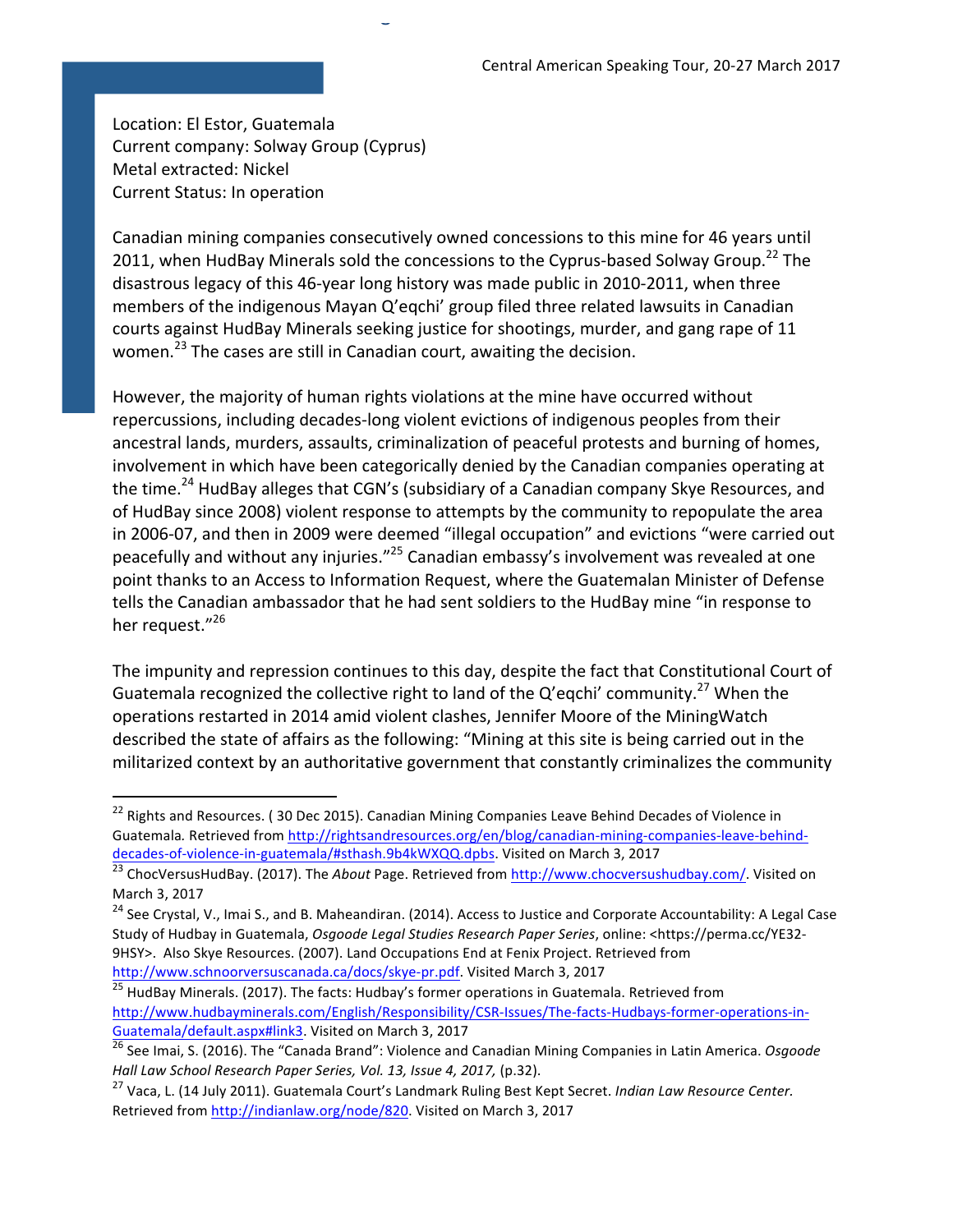to instill the project by force."<sup>28</sup>

# **CASE SUMMARY: San Andres Mine, Honduras**

.<br>ب

Name: San Andres mine Location: Azacualpa, Honduras Current company: Aura Minerals (Canada) Metal extracted: Gold Current Status: In operation

Since the mid-1990's, the mine has changed ownership three times. From Greenstone Resources (defunct), to Yamana Gold (Canadian), and finally to Aura Minerals (Canadian).<sup>29</sup> According to Grahame Russell of RightsAction, with the change of ownership companies have passed along problems that include forced displacement, water contamination, health problems, intra-community conflicts, and criminalization of protesters.<sup>30</sup>

In 1998, 123 families signed off their land titles to Greenstone Resources in exchange for new homes in a community nearby. When the company filed for bankruptcy, community members were left with nothing. $31$ 

When it comes to the environment, both in 2003 and 2009 there were cyanide spills from the mine operations into the local river Lara, which resulted in the contamination of a critical water source, extermination of flora and fauna, and grave health problems for the community.<sup>32</sup> The company's attempt to cover up the spill in 2003 resulted in the assassination of a journalist who had been very critical of the company's actions. In the early 2000s, a city mayor with a strong anti-mining stance was murdered<sup>33</sup>. In the subsequent years, both during Yamana Gold and then Aura Minerals' operations, hundreds of local protesters were injured, dozens arrested and subsequently criminalized, some resulting in dubious crime charges.<sup>34</sup>

<sup>&</sup>lt;sup>28</sup> Hill, D. (26 Julio 2014). Reabre entre violentos enfrentamientos la mayor mina de níquel de América Central. SERVINDI. Retrieved from https://www.servindi.org/actualidad/109582. Visited on March 3, 2017

<sup>&</sup>lt;sup>29</sup> Rights Action. (10 Sept 2010). Military Coups, Mining, and Canadian Involvement. *Global Exchange Online.* Retrieved from http://www.globalexchange.org/news/military-coups-mining-canadian-involvement. Visited on March 3, 2017

 $30$  Ibid.

<sup>&</sup>lt;sup>31</sup> Chavez, P. (2014). San Andres – Copan (Honduras). *EJAtlas Online*. Retrived from https://ejatlas.org/conflict/sanandres-copan-honduras. Visited on March 3, 2017

 $32$  Observatorio de Conflictos Mineros de América Latina. (Nov 2011). Cuando Tiemblan los Derechos: Extractivismo y Criminalizacion en América Latina, pp. 69-70. Quito, Ecuador.

 $33$  Spring, K. (28 June 2016). Mining in a State of Impunity: Coerced Negotiations and Forced Displacement by Aura Minerals in Western Honduras. *Honduras Solidarity Network and Mining Watch Canada.Retrieved from* http://miningwatch.ca/sites/default/files/mining\_in\_a\_state\_of\_impunity\_june\_27\_2016.pdf. Visited on March 3, 2017

<sup>&</sup>lt;sup>34</sup> Imai, S. (2016). The "Canada Brand": Violence and Canadian Mining Companies in Latin America. *Osgoode Hall Law School Research Paper Series, Vol. 13, Issue 4, 2017*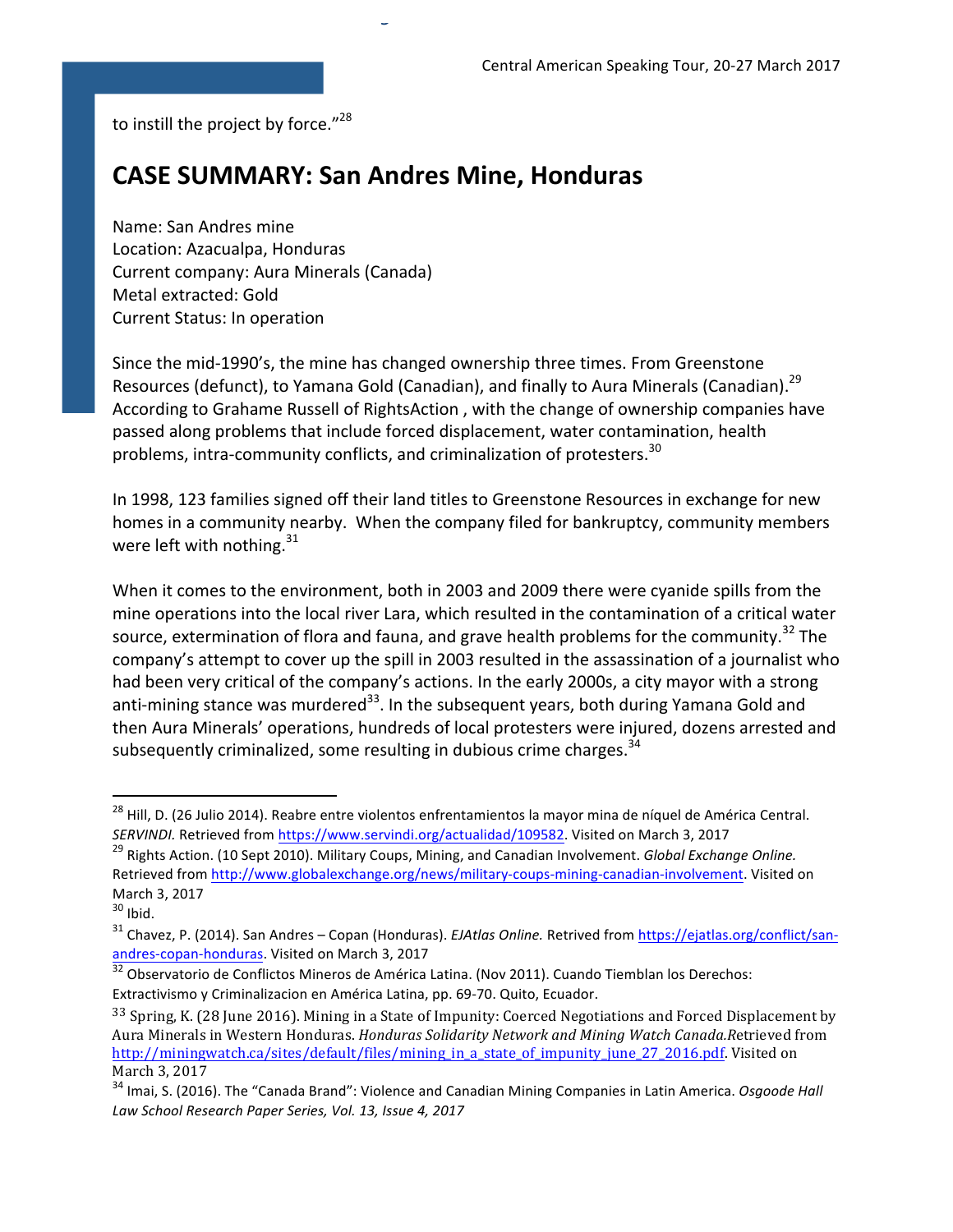The most recent conflict has involved proposed relocation of the community cemetery, which resulted in violent clashes and further arrests.<sup>35</sup> After failing to respect a 2012 contract based on the same issue, Aura Minerals has signed a new contract with the community in 2016. In doing so, the company had used coercive and deceptive tactics, and the community trust for the company remains at a critically low point.<sup>36</sup>

# **CASE SUMMARY: Pacific Rim/OceanaGold, El Salvador**

 $\ddotsc$ 

Name: El Dorado Location: Department of Cabanas, El Salvador Current company: OceanaGold (Australia-Canada) Metal extracted: Gold Current Status: Permit denied

Pacific Rim Mining first obtained a mining concession in the Department of Cabanas in 2002 and in 2004 the company applied for an exploitation permit. Local communities began organizing against the company and it spread to a national movement. A 2008 survey by the UCA showed 62.4% of people living in the mining zone were opposed to the mine.<sup>37</sup> At the national level in 2008, the President of El Salvador placed a moratorium on metal mining. Both subsequent governments maintained the ban.

Although Pacific Rim never met the requirements to be granted a mining permit, failing to submit a feasibility study and proof of surface land ownership, it sued the government of El Salvador in 2009 for \$77 million under conditions allowed by CAFTA-DR.<sup>38</sup> The claim was made with the International Centre for Settlement of Investment Disputes (ICSID), an arbitration body set up as a protection for investor rights.

Later that year three community leaders were murdered, including a woman 8 months pregnant, in apparent connection to their anti-mining organizing. In 2011 another activist was killed. None of the crimes have been fully investigated.<sup>39</sup>

In 2013 Pacific Rim was purchased by OceanaGold. OceanaGold continued the lawsuit against the government of El Salvador while increasing the ask to \$250 million. In October of 2016, the

 $35$  Ibid, see Footnote 33.

 $36$  Ibid.

 $37$  Moore, J. (2017, February 23). In El Salvador, OceanaGold Must 'Pay Up and Pack Up' Retrieved March 03, 2017, from http://miningwatch.ca/blog/2017/2/23/el-salvador-oceanagold-must-pay-and-pack

<sup>&</sup>lt;sup>38</sup> Westervelt, A. (2015, May 27). Lawsuit against El Salvador mining ban highlights free trade pitfalls. The Guardian. Retrieved March 03, 2017, from https://www.theguardian.com/sustainablebusiness/2015/may/27/pacific-rim-lawsuit-el-salvador-mine-gold-free-trade 

<sup>&</sup>lt;sup>39</sup> Moore, J. (2017, February 23). In El Salvador, OceanaGold Must 'Pay Up and Pack Up'. *MiningWatch.* Retrieved March 03, 2017, from http://miningwatch.ca/blog/2017/2/23/el-salvador-oceanagold-must-pay-and-pack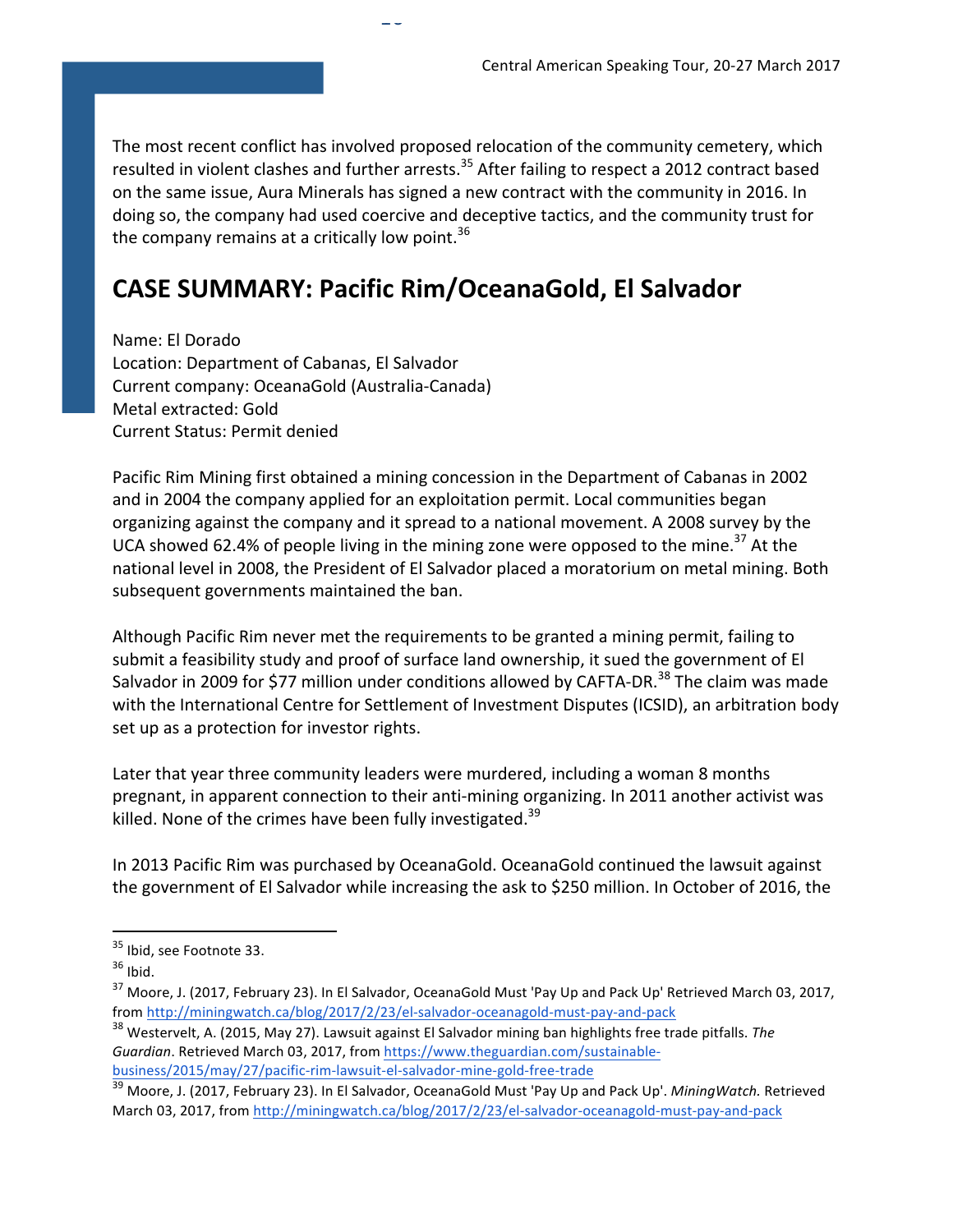ICSID panel found that Pacific Rim/OceanaGold had not met the permit requirements and therefore ruled in favor of the Salvadoran state. The panel also ordered OceanaGold pay El Salvador \$8 million to cover the majority of the country's legal costs.<sup>40</sup> So far no payment has been made.

# **CASE SUMMARY: B2Gold Corp., Nicaragua**

11

Projects: La Libertad; El Limon; El Pavon Locations: La Libertad, Nicaragua; El Limon, Nicaragua; Rancho Grande, Nicaragua Current Company: B2Gold Corp. (Canada) Metal extracted: Gold (all) Current Status: In operation; In operation; Permit denied

Vancouver-based B2Gold is the largest gold producer in Nicaragua and has two operating openpit mines. Each mine has faced opposition from the communities where they operate. Despite citizen opposition to the mines and the lack of community consultation, the Nicaraguan government has often acted in favor of the mining company by preventing public demonstration and/or arresting protesters. $41$  El Limon has had multiple work stoppages and seen protests turn violent.<sup>42</sup> In 2015, workers protesting the dismissal of three colleagues set up roadblocks that forced the mine to shut down for two weeks. In a clash with national police forces, one police officer was killed and 31 people were wounded. $43$ 

At the La Libertad mine, B2Gold began expanding the mine in 2010 with the discovery of the Jabali vein. This brought the company into confrontation with the nearby residents of Santo Domingo, a traditional, artisanal mining town since 1870.<sup>44</sup> The mine also raised serious environmental concerns related to deforestation and water contamination with nearby communities organizing to protect their land and water resources.<sup>45</sup>

There was also proposed mine in Rancho Grande, near valuable nature reserves. During the exploration phase the company was met with strong resistance from the 38 communities in the

 $^{40}$  Provost, C., & Kennard, M. (2016, October 14). World Bank tribunal dismisses mining firm's \$250m claim against El Salvador. The Guardian. Retrieved March 03, 2017, from https://www.theguardian.com/globaldevelopment/2016/oct/14/el-salvador-world-bank-tribunal-dismisses-oceanagold-mining-firm-250m-claim 

<sup>&</sup>lt;sup>41</sup> Chavez, P., & Navas, G. (2016, March 15). Libertad mining project, Chontales, Nicaragua. *EJAtlas Online*. Retrieved March 03, 2017, from https://ejatlas.org/conflict/santo-domingo-mining-project-nicaragua

<sup>&</sup>lt;sup>42</sup> Nicaragua: Labor Dispute Leaves 1 Dead, 30 Injured. (2015, October 07). *teleSUR*. Retrieved March 03, 2017. from http://www.telesurtv.net/english/news/Nicaragua-Labor-Dispute-Leaves-1-Dead-30-Injured--20151007- 0044.html 

 $\frac{43}{13}$  Castro, I., & Mordant, N. (2015, October 14). B2Gold says to restart operations at Nicaragua mine. Thomson Reuters. Retrieved March 03, 2017, from http://www.reuters.com/article/nicaragua-b2goldidUSL8N12E4R720151014 

<sup>&</sup>lt;sup>44</sup> Chavez, P., & Navas, G. (2016, March 15). Libertad mining project, Chontales, Nicaragua. *EJAtlas Online*. Retrieved March 03, 2017, from https://ejatlas.org/conflict/santo-domingo-mining-project-nicaragua  $45$  Ibid.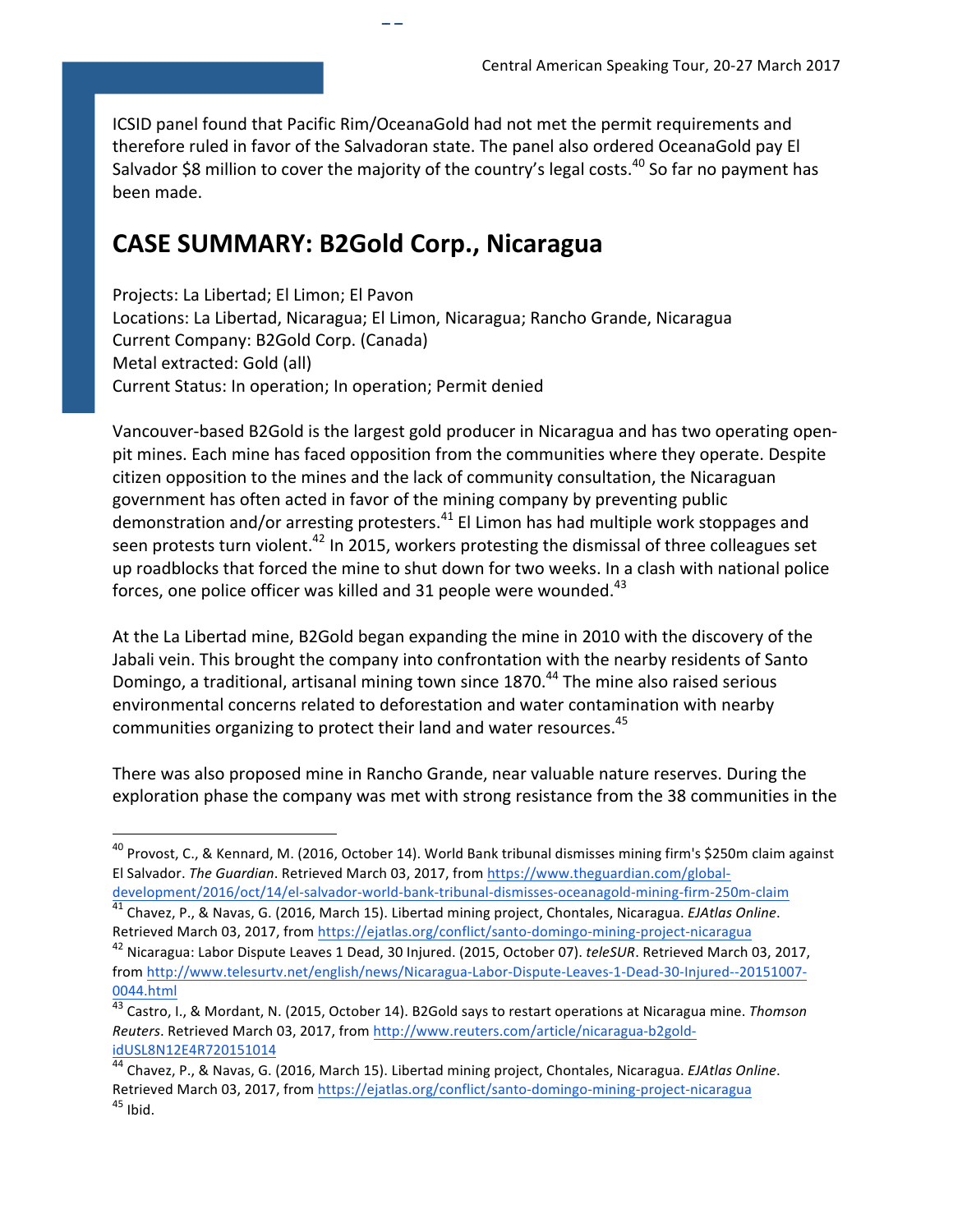region. $^{46}$  In October 2015, the Nicaraguan government denied the company a permit on the basis of the project not being environmentally feasible.<sup>47</sup>

12

# **Additional Resources**

 

http://www.laprensa.com.ni/2015/10/13/nacionales/1918019-no-habra-mineria-en-rancho-grande 

<sup>&</sup>lt;sup>46</sup> Müller, B. (2015, February 09). 'B2Gold has to go!' Rancho Grande's Struggle against a Canadian open pit gold mine in Northern Nicaragua. Allegra Lab. Retrieved March 03, 2017, from http://allegralaboratory.net/b2gold-hasto-go-rancho-grandes-struggle-against-a-canadian-open-pit-gold-mine-in-northern-nicaragua/ 

 $\frac{47}{1}$  Álvarez M., E., Chamorro, E., Canales Ewest, G., & Martínez, L.E. (2015, October 13). No habrá minería en Rancho Grande. *La Prensa*. Retrieved March 03, 2017, from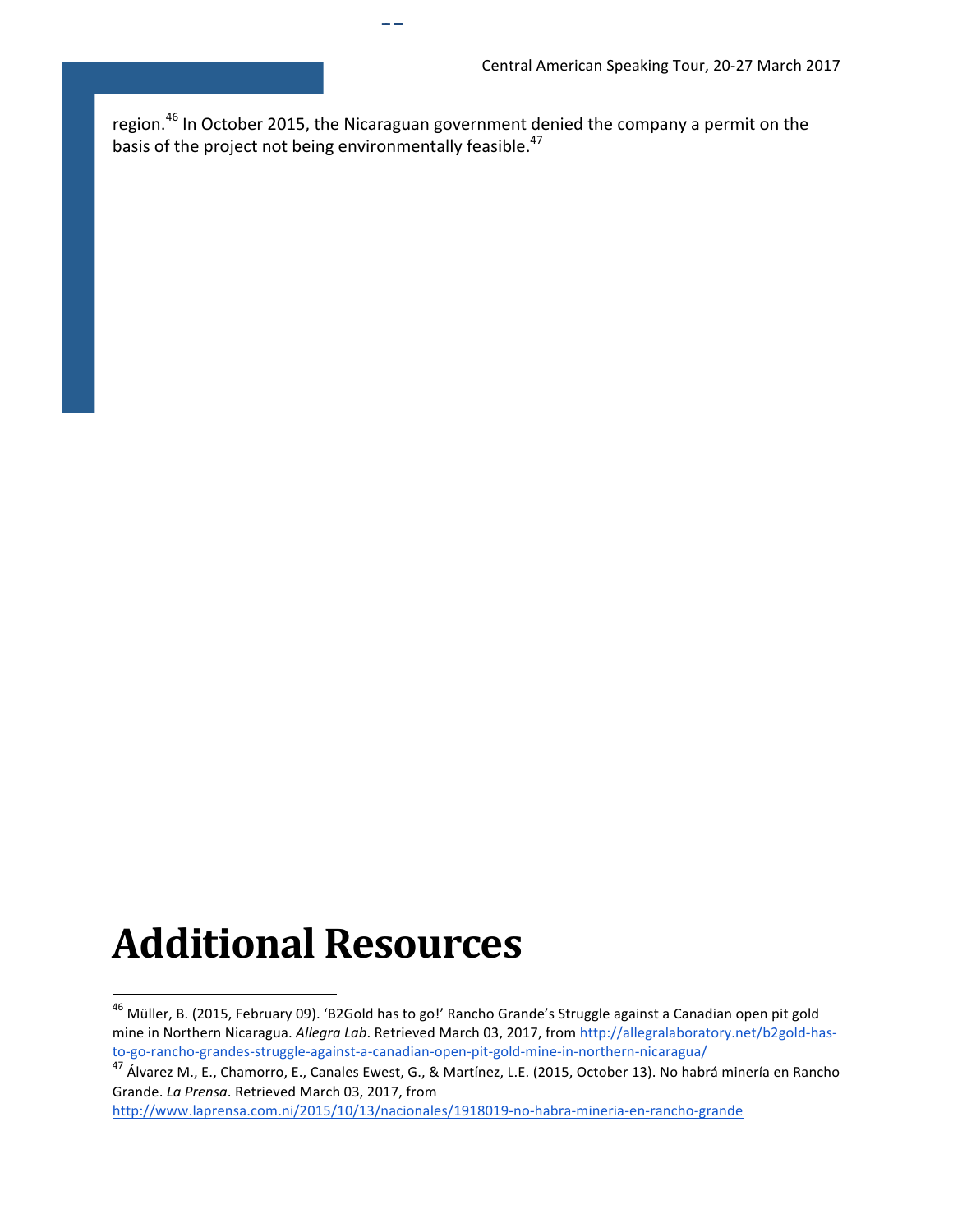# **GENERAL SOURCES**

#### **The Canada Brand Report**

https://justiceprojectdotorg1.files.wordpress.com/2016/10/the-canada-brand-report5.pdf This report profiles specific forms of violence and criminalization associated with Canadian *mining projects in Latin America over a fifteen-year period. Separated into five parts, The* Canada Brand report provides observations about the violent incidents studied, examines the degree of company disclosure, identifies key questions targeting company responsibility for the *violence and criminalization, and reflects on the current state of Canadian government policies and legislation in relation to Canadian companies operating in Latin America.* 

#### **Metals Mining and Sustainable Development in Central America**

 $15$ 

https://www.oxfamamerica.org/static/oa3/files/metals-mining-and-sustainable-developmentin-central-america.pdf

*This report evaluates the relative benefits and costs of mining in Central America, as well as the* distribution of benefits and costs among the stakeholders. This report focuses specifically on El Salvador, Guatemala, and Honduras, paying special attention to Pacific Rim Mining *Corporation's El Dorado Mine in El Salvador, Goldcorp Inc.'s Marlin Mine in Guatemala, and* Goldcorp's San Martin Mine in Honduras.

**Canadian Mining Harms Around the World: Criminal and Civil Law Reform Needed Now** http://www.telesurtv.net/english/opinion/Canadian-Mining-in-the-World-Criminal-Civil-Law-

Reform-Needed-20161113-0002.html

Grahame Russell reports on the damaging impacts of Canadian mining companies in Central America, articulating that the Canadian government lacks the laws, mechanisms, and intentions to control and regulate their own companies. The article calls for a reform of the criminal code, *ultimately developed to hold Canadian mining companies accountable for criminal allegations taking place in mining locations.* 

#### **HONDURAS**

# Americas: "We Are Defending the Land With Our Blood": Defenders of The Land, Territory **and Environment in Honduras and Guatemala**

https://perma.cc/V7WK-HJRU

This Amnesty International report examines the situation faced by defenders of the land, *territory* and environment in Honduras and Guatemala. It is the first in a series of reports to be published on this group of defenders in several countries in the Americas.

**Mining in a State of Impunity: Coerced Negotiations and Forced Displacement by Aura**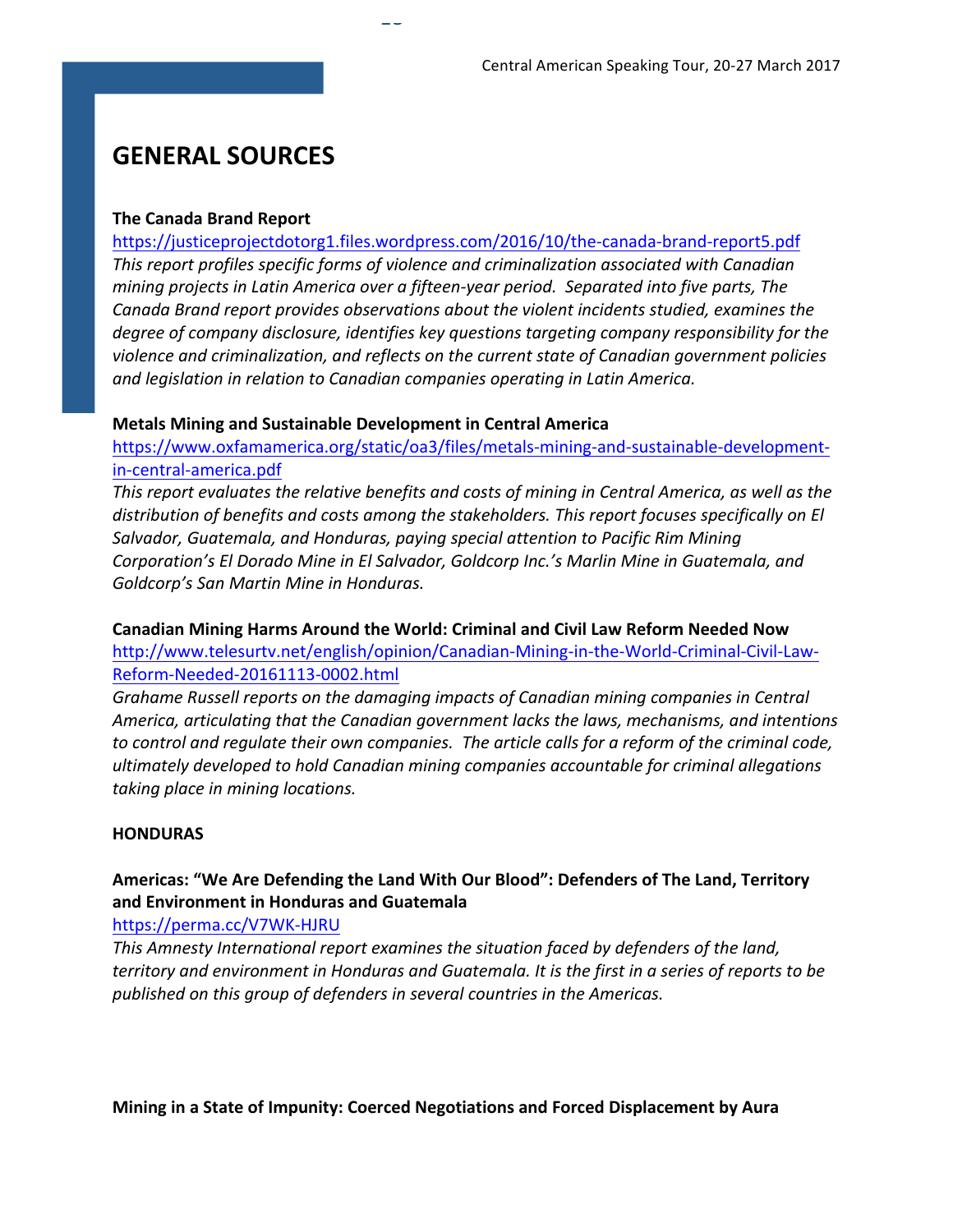#### **Minerals in Western Honduras**

## http://miningwatch.ca/publications/2016/6/29/mining-state-impunity-coerced-negotiationsand-forced-displacement-aura

This report outlines the continuing struggle of the Honduran community of Azacualpa to defend *the integrity of the town, including a 200-year old cemetery, against the expansion of a* Canadian-owned open-pit gold mine. The report, published by MiningWatch Canada and the *Honduras Solidarity Network, documents how the Canadian mining companies that have operated the San Andrés mine in western Honduras have continually violated the affected communities land rights and communally-held land tenure for the last 18 years.* 

#### **"Militarized neoliberalism" and the Canadian state in Latin America**

https://www.policyalternatives.ca/publications/monitor/more-few-badapples#sthash.Jqb2PGFl.dpuf

14

Jen Moore reports on Todd Gordon and Jeffery Webber's book, "The Blood of Extraction: Canadian Imperialism in Latin America," discussing Canadian interests' expansion in Latin America and the state-supported militarization, providing specific examples from Honduras.

#### Blood for gold: The human cost of Canada's 'free trade' with Honduras

https://ricochet.media/en/177/blood-for-gold-the-human-cost-of-canadas-free-trade-withhonduras

*This* is the first instalment of a three-part series by Sandra Cuffe. In this report, Cuffe reports on Canadian mining companies accused of extracting Honduras' land for profit with no regard for the wellbeing of the environment, leaving behind a legacy of violence and land destruction and *water contamination.* 

#### **San Andres- Copan (Honduras)**

#### https://ejatlas.org/conflict/san-andres-copan-honduras

This report explains the history and present-day struggles of the 300-year-old agricultural *community of San Andres de Minas in the Copan department of western Honduras; these* struggles are established on Greenstone Resources Limited of Canada's mining project that *began* in 1999. This report illuminates the adverse impacts of this mine on the community and *environment of San Andres, Honduras.* 

#### **Global Witness Report on Honduras**

https://www.globalwitness.org/en-gb/campaigns/environmental-activists/honduras-deadliestcountry-world-environmental-activism/

*With* murder tolls reaching 120 since 2010, Honduras has become a place of peril for environmental leaders. This report identifies the perpetrators, investigates causes for their *immunity, examines the influence of the US in Honduran military, and provides preventative* strategies and demands, calling to action both Honduran and US governments and foreign *investors.* 

#### **EL SALVADOR**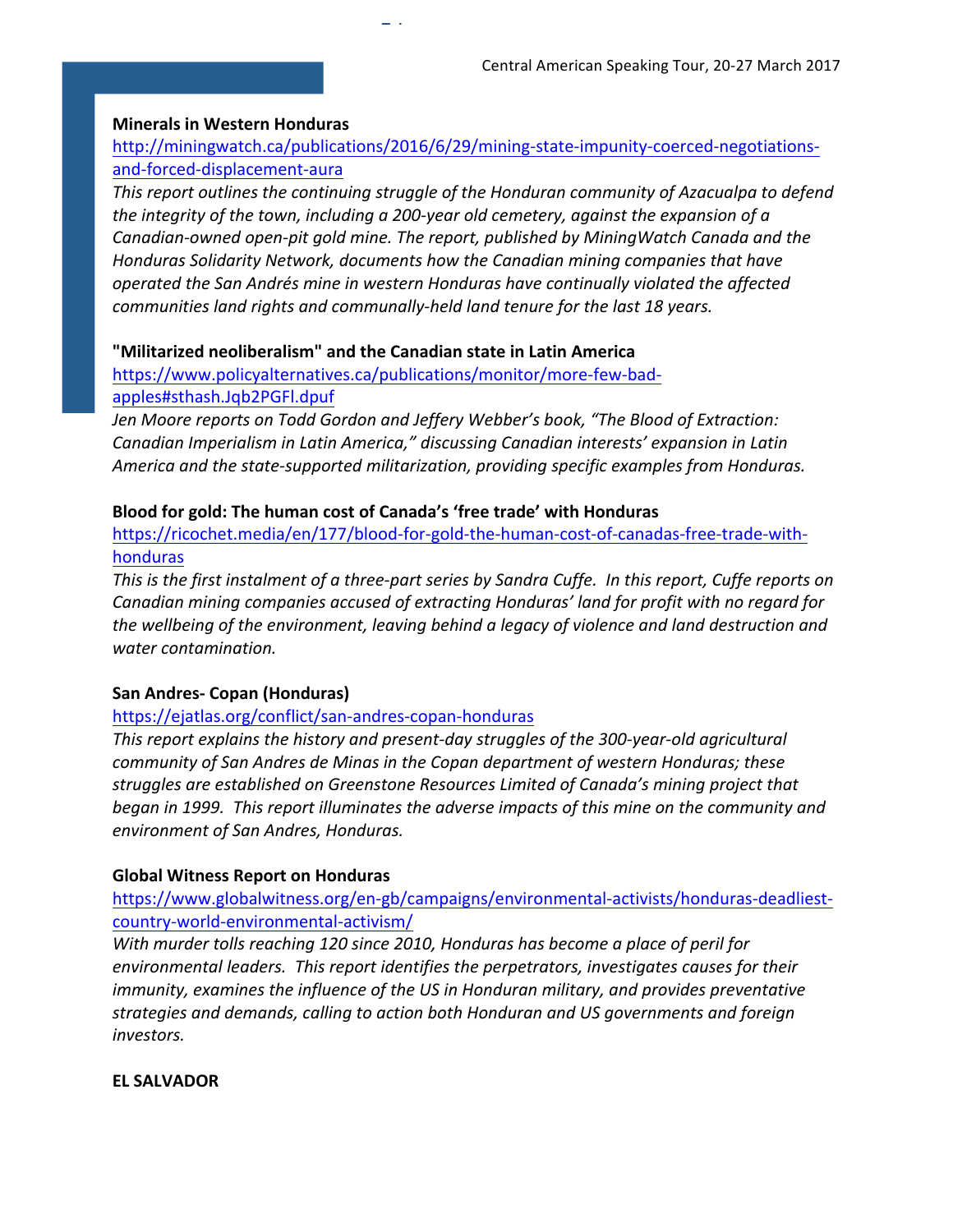#### Lawsuit Against El Salvador Mining Ban Highlights Free Trade Pitfalls

 $\overline{a}$ 

https://www.theguardian.com/sustainable-business/2015/may/27/pacific-rim-lawsuit-elsalvador-mine-gold-free-trade

Amy Westervelt reports on the recent activities of the mining company Pacific Rim, now owned by OceanaGold, which is suing El Salvador for halting mining within its borders. The article *determines that a decision by an international trade tribunal could determine whether mining resumes.*

#### World Bank Tribunal Dismisses Mining Firm's \$250m Claim Against El Salvador

https://www.theguardian.com/global-development/2016/oct/14/el-salvador-world-banktribunal-dismisses-oceanagold-mining-firm-250m-claim

*Claire Provost and Matt Kennard report on the international tribunal, which has dismissed a multinational mining company's demand that the government of El Salvador pay \$250m in compensation for refusing to allow it to dig for gold in the tiny Central American country.* 

#### Water at the Heart of El Salvador's Struggle Against Neoliberalism

http://www.municipalservicesproject.org/sites/municipalservicesproject.org/files/Karunananth an-Spronk\_2015\_water-at-heart-struggle-against-neoliberalism-El-Salvador.pdf *Over* the past decade, efforts to achieve greater water sovereignty have been central in El Salvador's attempts to break from this neoliberal stranglehold, where foreign interests *dominate the country to the detriment of local communities. Water scarcity in El Salvador is a* political problem and not simply a naturally occurring phenomenon.

#### **Oxfam Australia: Gold, Water, and the Struggle for Basic Rights in El Salvador**

http://resources.oxfam.org.au/pages/download.php?ref=1508&size=&ext=pdf&k=&alternative =-1&usage=-1&usagecomment=

This paper provides a unique and important perspective on the social impacts of mining in a *country* with a violent past, deep political divisions, and a rich history of social movement and active citizenship. Owned by OceanaGold, The El Dorado gold mine project in El Salvador exemplifies the pervasive and convoluted conflict between mining corporations and *communities of El Salvador, highlighting the risks posed by mining to drinking water supplies in a country where clean water is scarce.*

#### Mining, Corporate Social Responsibility, and Conflict: OceanaGold and El Dorado Foundation **in El Salvador**

https://issuu.com/pedrocabezas/docs/el\_dorado\_report\_07032016\_final

This report documents the current activities of the El Dorado Foundation, which was originally established by Pacific Rim Mining in El Salvador in 2005, and is now operated by its successor *company, OceanaGold. The two companies have sought to develop a disputed gold mining* project, which is currently stalled in the exploration phase, in the department of Cabañas in *northeastern* El Salvador. The project, which has not advanced in roughly ten years, is the subject of a controversial international arbitration process at the International Center for Settlement of Investment Disputes (ICSID) in Washington, D.C.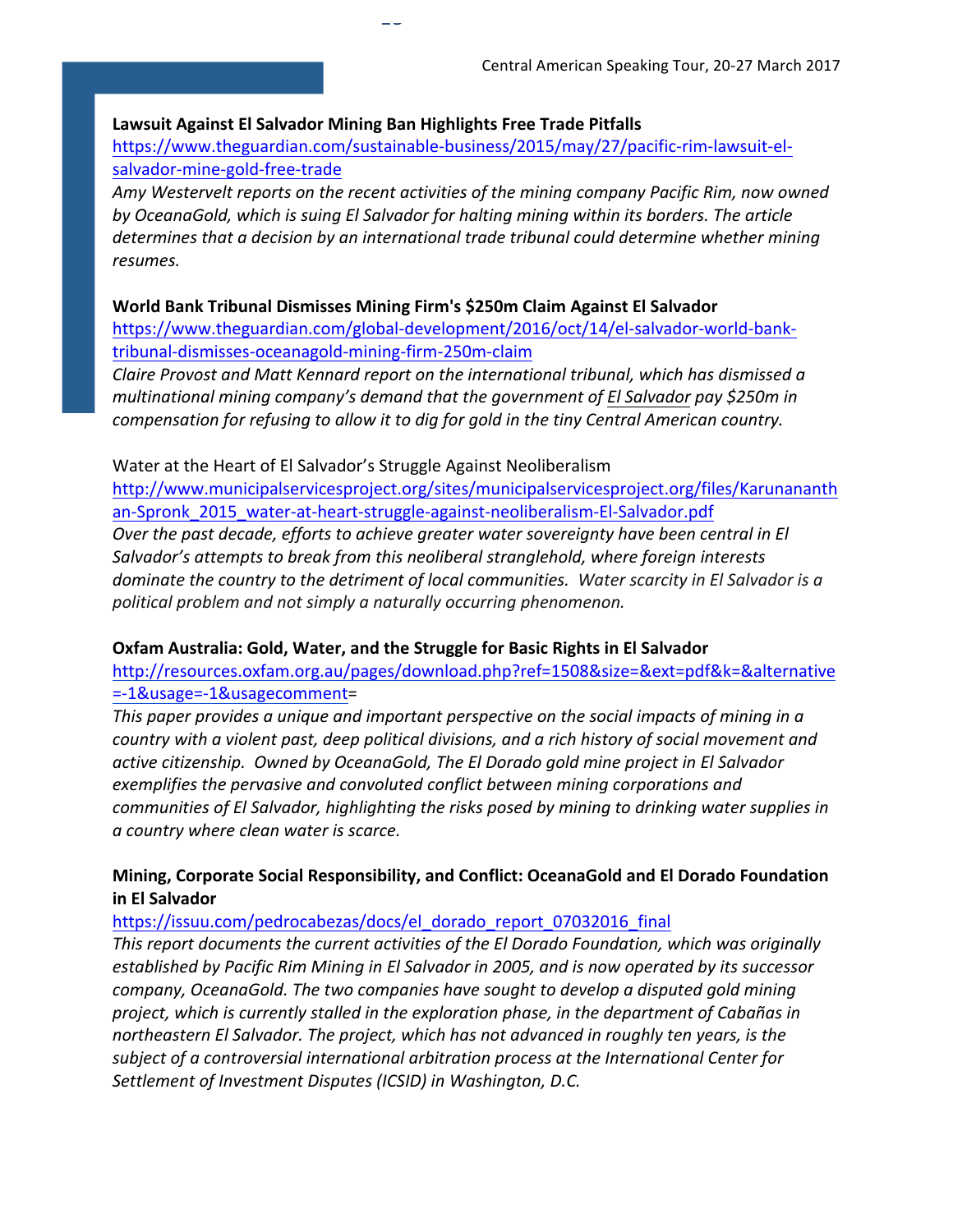#### In El Salvador, OceanaGold Must 'Pay Up and Pack Up'

http://miningwatch.ca/blog/2017/2/23/el-salvador-oceanagold-must-pay-and-pack

 $\overline{a}$ 

*Compiling background from El Salvador's water protectors, statistics from Pacific Rim's PR lobby* strategy, and details of the lawsuit against OceanaGold, Jen Moore reports on the status of the *ongoing fight against OceanaGold's presence in El Salvador.* 

#### **Mining Watch Canada: El Salvador**

http://miningwatch.ca/categories/company-country-issue/country/latin-america-andcaribbean/el-salvador

*This database compiles a collection of articles about various invasive mining practices occurring in El Salvador.*

#### **International Allies Against Mining in El Salvador: List of Resources**

http://www.stopesmining.org/j25/index.php?option=com\_content&view=category&layout=blo g&id=96&Itemid=523

By collecting and listing an assortment of credible sources in bibliography form, this organization centralizes and categorizes different documents pertaining to the struggle against *mining corporations in El Salvador.* 

#### **GUATEMALA**

#### Amnesty International: Mining in Guatemala: Rights at Risk

http://www.amnesty.ca/sites/amnesty/files/mining-in-guatemala-rights-at-risk-eng.pdf This report discusses the ways in which Guatemala's mining regulatory framework fails to uphold the human rights of Guatemalans and details cases such as the Marlin mine, Escobal, El Tambor and Fenix.

Amnesty International: We are Defending the Land with our Blood: Defenders of Land, Territory, and the Environment in Honduras and Guatemala https://www.amnestyusa.org/sites/default/files/honduras\_guatemala\_hrd\_- \_report\_eng.compressed.pdf

The report documents the dangers facing human rights defenders working on land, territory, and environmental rights in Guatemala and Honduras and makes recommendations for protecting them from attacks and criminalization.

### **New York Times (April 16, 2016): "Guatemalan Women's Claims Put Focus on Canadian Firms Conduct Abroad"**

https://www.nytimes.com/2016/04/03/world/americas/guatemalan-womens-claims-putfocus-on-canadian-firms-conduct-abroad.html?\_r=1

Suzanne Daley reports on the story of Margarita Caal Caal, a woman living in the hills of eastern Guatemala, who was sexually assaulted by employees of a Canadian mining company before *being evicted from her own property. The article continues to express the shared struggles of* Guatemalans who have been affected by multinational mining companies.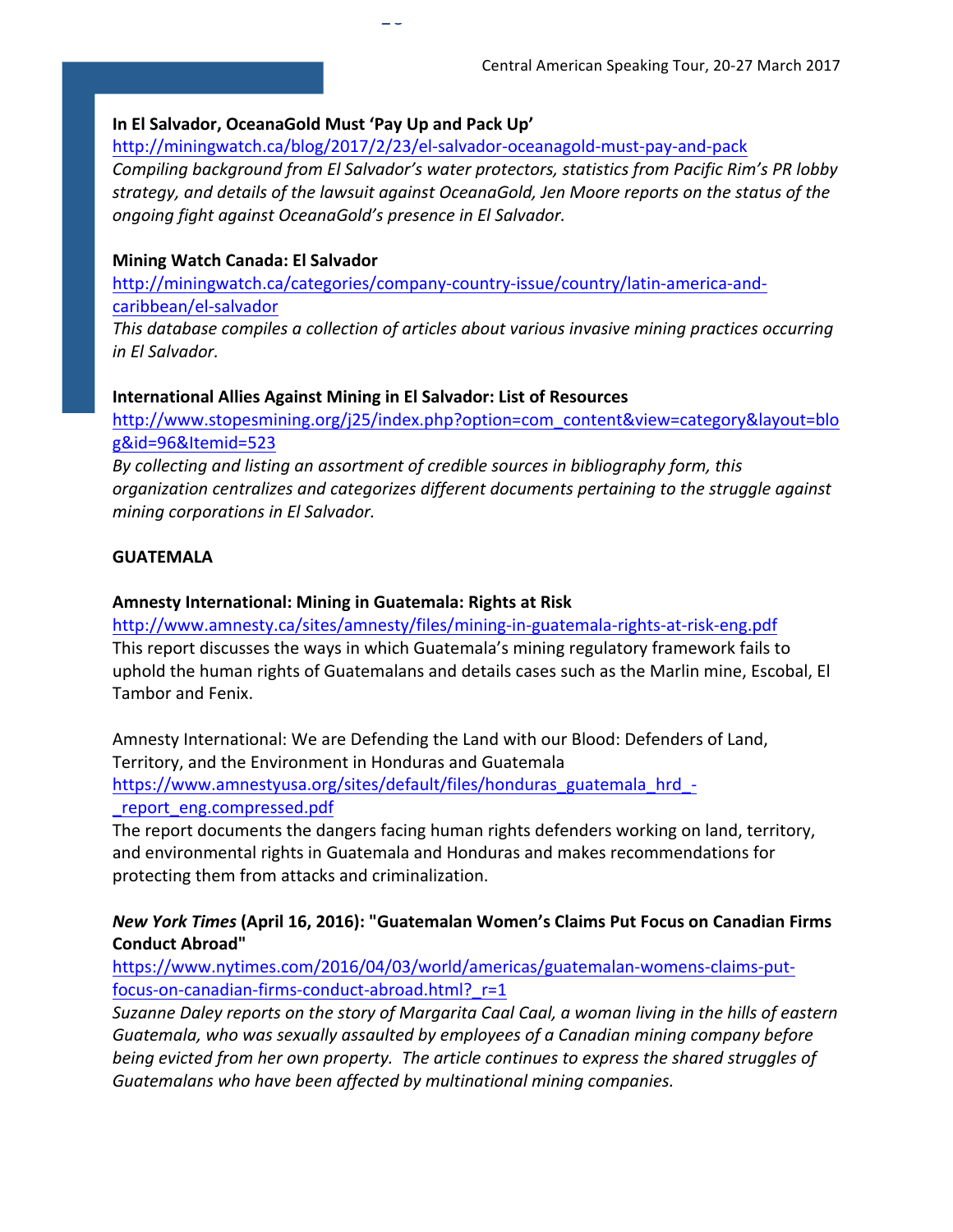#### **Toronto Star (August 11, 2016): "Canadian Company Tried to Stop Referendum on Mine in Guatemala"**

https://www.thestar.com/news/world/2016/08/11/canadian-company-tried-to-stopreferendum-on-mine-in-guatemala.html

*Marco Chown Oved writes for the Toronto Star, reporting that Vancouver-based Tahoe Resources filed a lawsuit to prevent a Guatemalan village from voting on their mine* — *which the people rejected by 98 per cent.* 

#### BBC News (June 6, 2014): "Clashes as Guatemalan Communities Fight Mine" http://www.bbc.com/news/world-latin-america-27678668

47

This article provides detailed overview about the environmental impacts of the Escobal Silver *Mine, which has been widely rejected by the Guatemalan people. In response to various injustices* executed by Tahoe Resources, Nina Lakhani's article summarizes civil unrest towards *mining in Guatemala.* 

#### **Canadian Mining Companies Leave Behind Decades of Violence in Guatemala**

http://rightsandresources.org/en/blog/canadian-mining-companies-leave-behind-decades-ofviolence-in-guatemala/#sthash.9b4kWXQQ.jHMJHWxU.dpbs

The document analyzes the violent legacy of Canadian mining companies in Guatemala. Using several case studies to exemplify various human rights violations occurring in Guatemala, this report traces the history of violence inflicted by a multitude of Canadian mining companies.

#### Case Law: Choc v. HudBay Minerals Inc. & Caal v. HudBay Minerals Inc.

#### http://www.chocversushudbay.com

*Members of the indigenous Mayan Q'eqchi' population from El Estor, Guatemala are pursuing three related precedent-setting lawsuits in Canadian courts against Canadian mining company HudBay Minerals over human rights abuses at HudBay's former Fenix mining project in* Guatemala. These cases are the first of their kind in Canada.

#### **Tahoe on Trial**

#### https://tahoeontrial.net

*On* April 27, 2013, Tahoe Resources' private security opened fire on peaceful protesters outside *the Escobal silver mine, in the municipality of San Rafael Las Flores in southeastern Guatemala.* The seven victims, allegedly shot at close range and while attempting to flee, have filed a *lawsuit in Canadian courts against the company for its role in the violence. This database* discusses the context of the events, the lawsuit, and the timeline pertaining to the Guatemalan plaintiffs who seek corporate accountability in Canada for violence.

#### **Canadian Centre for International Justice**

#### http://www.ccij.ca/news/milestone-bc-court/

This article discusses the ruling against Canadian mining company, Tahoe Resources Inc., for *committing human rights violations in Guatemala.*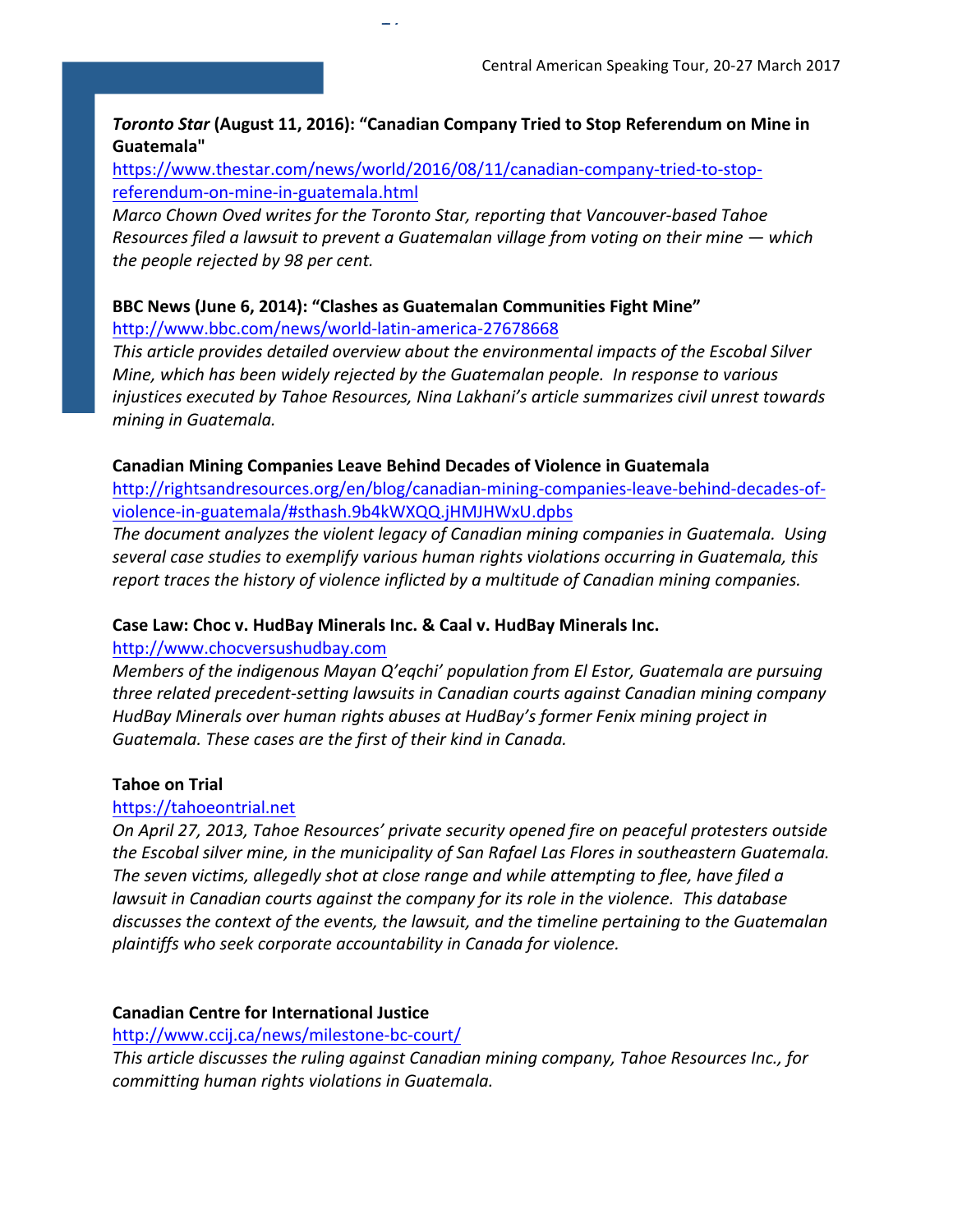State of Fear and Terror Deliberately Created to Force Tahoe Resources' Mine on Guatemalan **Communities – Report**

http://miningwatch.ca/news/2015/11/11/state-fear-and-terror-deliberately-created-forcetahoe-resources-mine-guatemalan

Guatemalan journalist, Luis Solano, investigates the militarization of the Escobal project.

 $16$ 

In the National Interest? Criminalization of Land and Environment Defenders in the Americas http://miningwatch.ca/publications/2015/9/21/national-interest-criminalization-land-andenvironment-defenders-americas

*Indigenous and Afro-descendant water and land protectors living throughout the Amercias are met with extreme criminalization, violence, threats, and in some cases, murder when voicing their* oppositions to mining. This article discusses the examples of militarization in communities *affected by Canadian mining companies, with specific focus on Guatemala, Peru, and Mexico.* 

#### **Mining Watch Canada: Guatemala**

http://miningwatch.ca/categories/company-country-issue/country/latin-america-andcaribbean/guatemala

This database compiles a collection of articles about various invasive mining practices occurring *in Guatemala.*

#### **NICARAGUA**

### Latin American Dispatch: "In Nicaragua, A Conflict Over Mining Near the World's Second-**Largest Rainforest"**

http://latindispatch.com/2015/04/20/in-nicaragua-a-conflict-over-mining-near-the-worldssecond-largest-rainforest/

*Max Serjeant reports on the ongoing protest of Nicaraguans against the Canadian mining company, B2 Gold, which began mining in August 2012 within the municipality of Rancho* Grande. Following the story of the community's priest, Father Pablo Espinosa, Serjeant reports on various efforts dedicated to protecting the land from B2 Gold. Using many examples of unethical practices, the article expresses the intrusive reality of B2 Gold in Nicaragua.

**TeleSUR TV: "Community Victory: Nicaragua Halts Canadian Gold Mining Project"** http://www.telesurtv.net/english/news/Community-Victory-Nicaragua-Halts-Canadian-Gold-

#### Mining-Project-20151013-0020.html

This article discusses the municipality of Rancho Grande's victory, which successfully stopped *the Canadian mining company, B2 Gold from persisting with their mining project. The community's triumph was predicated on the severe environmental impacts of the B2 Gold mine.* 

#### **MAC, Sandra Cuffe: "Nicaragua: Community Resistance Defeats Canadian Mining Project"** http://www.minesandcommunities.org/article.php?a=13132

Sandra Cuffe explains the details of the successful resistance in northern Nicaragua, which revoked B2 Gold's open pit mine in the community of Rancho Grande.